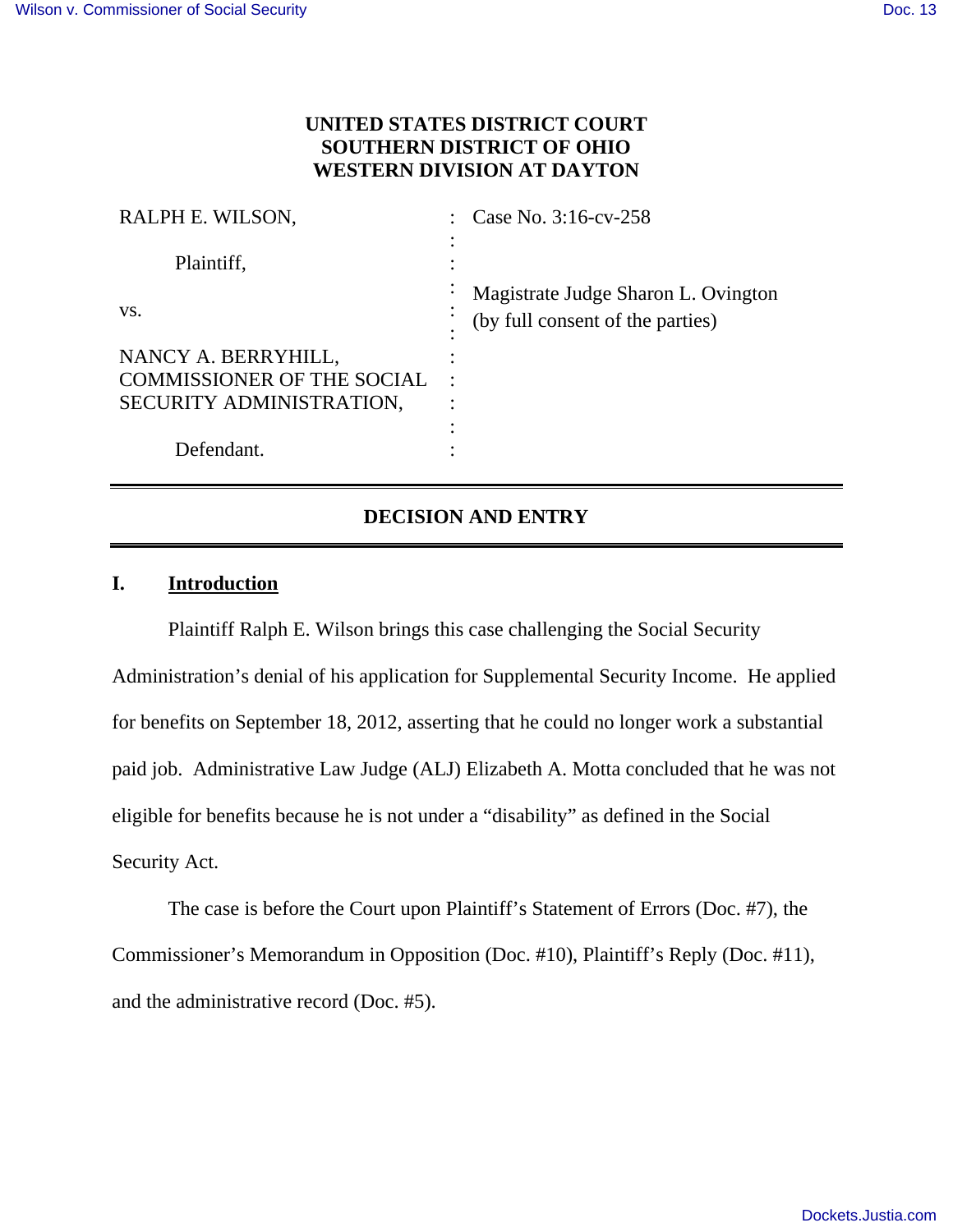Plaintiff seeks a remand of this case for payment of benefits or, at a minimum, for further proceedings. The Commissioner asks the Court to affirm ALJ Motta's nondisability decision.

#### **II. Background**

Plaintiff asserts that he has been under a "disability" since July 1, 2012. He was fifty-five years old at that time and was therefore considered a person of "advanced age" under Social Security Regulations. *See* 20 C.F.R. § 416.963(e). He has a high school education. *See id.* § 416.964(b)(4).

#### **A. Plaintiff's Testimony**

Plaintiff testified at the hearing before ALJ Motta that Dr. Rojas, his family-care doctor, prescribed medication for depression for about two years. (Doc. #5, *PageID* #s 107-08). When asked why he did not seek mental health treatment, Plaintiff responded, "Basically I tried to get in as soon as -- because I was in the hospital for 10 days about two years ago, and none of the places would take me at that time. And then finally I got into Good Samaritan Behavior Healthcare." *Id.* at 109.

Plaintiff sees Dr. Ballerene, his treating psychiatrist, once per month. *Id.* at 114. She prescribes him medication. *Id.* at 108. When asked if the medication helps, he responded, "I really haven't noticed it, that it's helping." *Id*. Plaintiff also attends counseling with Jeffrey Blommel, a therapist. *Id*. When asked if therapy helps, he stated, "I have my good days and I have my bad days with him." *Id*.

Plaintiff was admitted to the hospital towards the end of July or beginning of August 2012 after he was diagnosed with neurosyphilis, a sexually-transmitted disease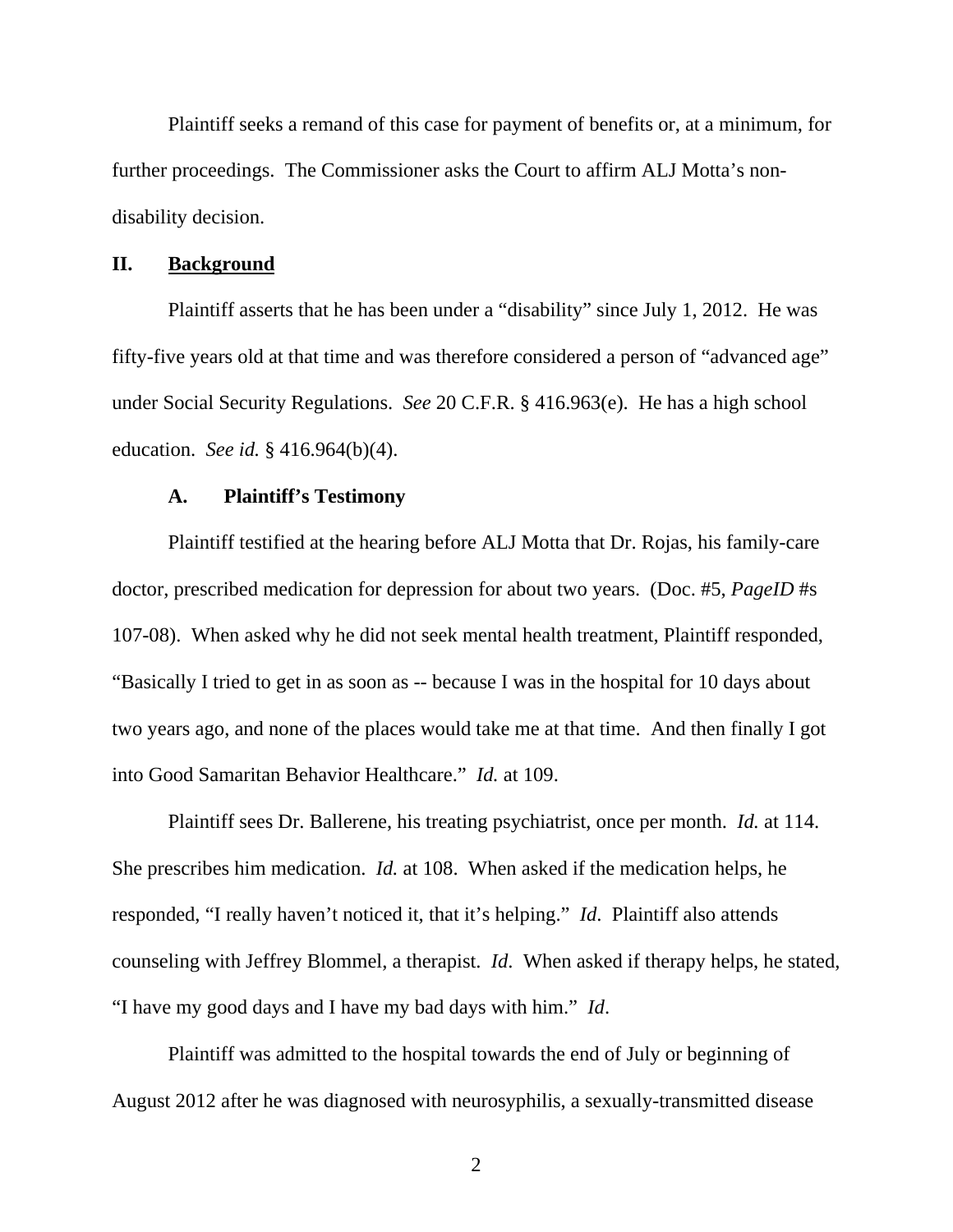that affects his brain and nerves. *Id.* at 112. He has to go back to be tested every year. *Id.* Plaintiff testified that it causes psychological symptoms, including problems with his concentration and memory. *Id*. "Basically I can be thinking about one thing, and next thing you know, it just -- I'm thinking about something else afterwards, or right -- you know, during -- if I'm doing something, I'll automatically forget what I was doing." *Id.* at 114-15.

Dr. Rojas believes Plaintiff's problems with pain are also related to neurosyphilis. *Id.* at 113. Plaintiff gets headaches four or five times per week that last one to two hours. *Id*. If he takes aspirin or ibuprofen, his headaches go away "a little bit." *Id*. He also gets backaches; his shoulder bothers him; and he had problems with his feet. *Id*.

Plaintiff last worked as a catering manager. *Id.* at 106. He did everything cooking, setting up the banquet rooms, and bartending. *Id.* at 106-07. He left because his employer stopped paying him. *Id.* at 107. He received unemployment for approximately six months and then "had little odds and end jobs like painting houses …." *Id*. Then, he "just basically lost all will to do anything." *Id*.

Plaintiff lives in a house with his partner. *Id.* at 105. He does not have a driver's license. *Id*. Plaintiff testified that he does not like to be around other people: "I get anxious. I get upset. I get angry very easy." *Id.* at 108. He also does not like to be out in public. *Id*. His partner does all the grocery shopping. *Id*. Plaintiff has not been in a store in about six months. *Id.* at 109.

Plaintiff used to love to cook but does not do it very often anymore. *Id.* at 110. He can make a sandwich for himself and use the microwave. *Id.* at 109-10. "As far as in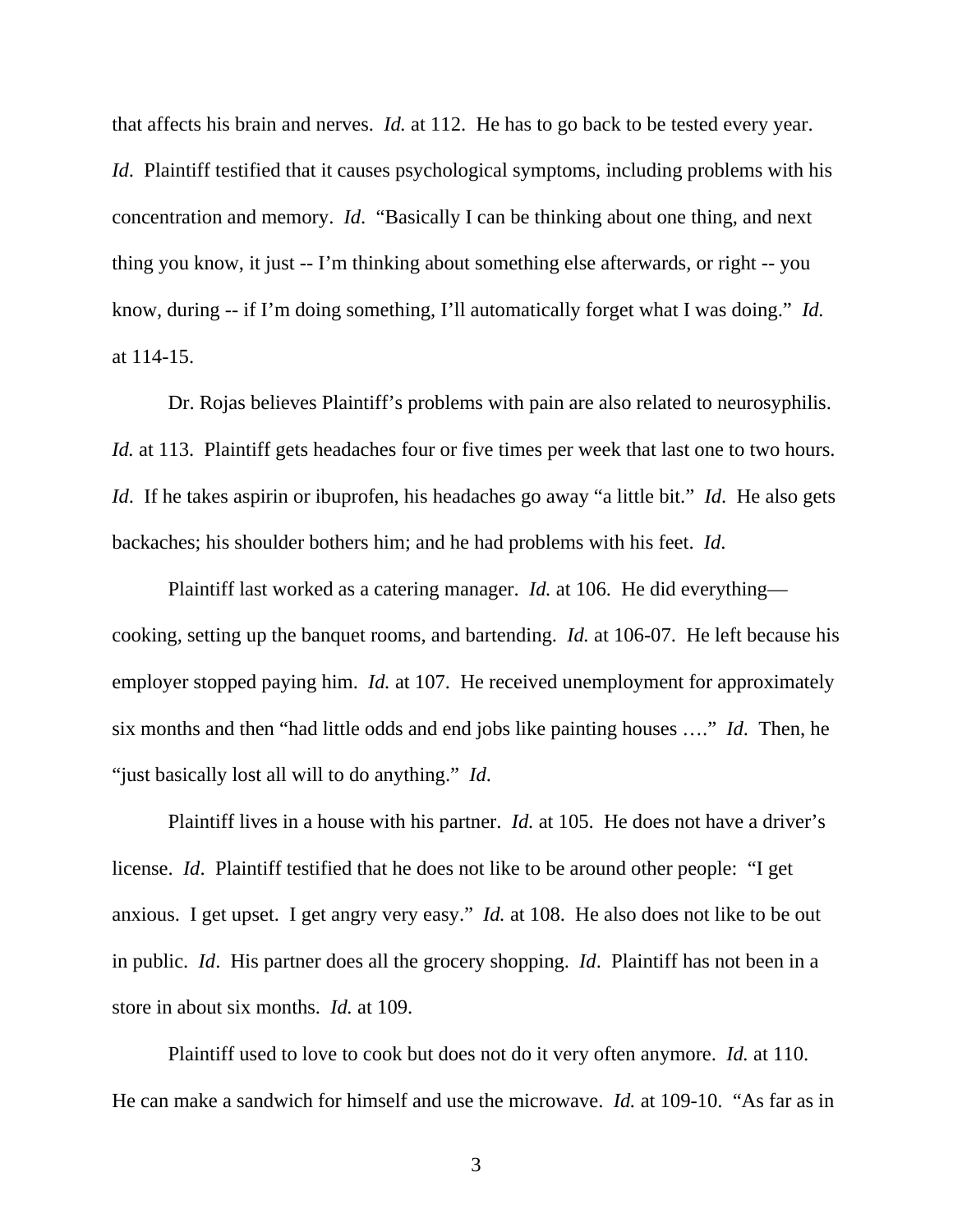the house, I normally let things pile up before … I literally have to force myself to do things around the house." *Id.* at 109. He is able to stand at the sink and wash dishes: "I normally force myself to." *Id.* at 110. He also mows the grass. *Id.* at 109. He explained that he has been like this for at least three years. And, "there was a point in time where I wouldn't take a shower for a couple weeks." *Id*.

On a typical day, Plaintiff watches TV and sits on his porch. *Id.* at 110. He has three cats that he takes care of. *Id*. He goes to see his brother who lives about ten minutes away "every now and then." *Id.* at 111.

#### **B. Medical Opinions**

#### **i. Ellen W. Ballerene, M.D.**

Dr. Ballerene, Plaintiff's treating psychiatrist, completed a mental impairment questionnaire on August 19, 2014. *Id.* at 745-48. She indicated Plaintiff's highest Global Assessment of Functioning (GAF) score in the past year was fifty-one. *Id.* at 745. Dr. Ballerene identified the following as Plaintiff's signs and symptoms: poor memory; sleep disturbance; mood disturbances; emotional lability; recurrent panic attacks; adhedonia or pervasive loss of interests; feelings of guilt/worthlessness; difficulty thinking or concentrating; suicidal ideation or attempts; social withdrawal or isolation; decreased energy; generalized persistent anxiety; and hostility and irritability. *Id.* at 745-46.

Dr. Ballerene noted that Plaintiff's treatment has included medication and counseling with "only [a] partial response." *Id.* at 746. She opined his prognosis is fair and remarked, he "has made some improvements but [is] still limited in his activity by low energy, ongoing overwhelming anxiety, [and] poor memory [and] concentration."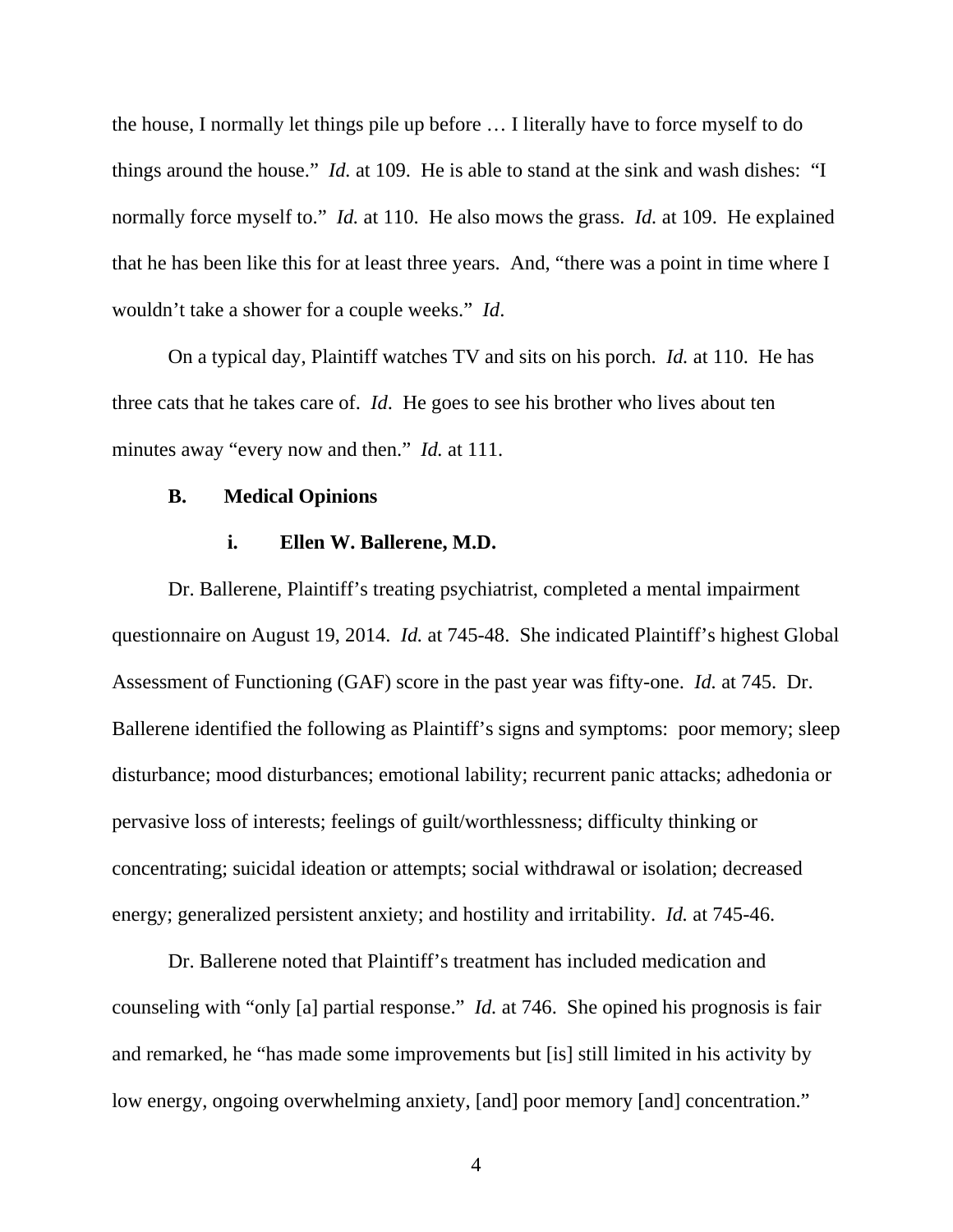*Id.* at 747. Additionally, his impairments or treatment would cause him to be absent from work more than three times per month. *Id.* He has a slight restriction of activities of daily living; marked difficulties in maintaining social functioning; moderate deficiencies of concentration, persistence, or pace resulting in failure to complete tasks in a timely manner; and marked episodes of deterioration or decompensation in work. *Id.* at 748.

#### **ii. Mary Ann Jones, Ph.D.**

Dr. Jones evaluated Plaintiff on October 18, 2012. *Id.* at 451-58. She diagnosed Plaintiff with dysthymic disorder and psychological factors affecting physical condition and assigned him a GAF score of fifty-one. *Id.* at 456-57. She opined that Plaintiff's intelligence fell within the borderline range, and he "would be able to understand, remember, and carry out instructions in a work setting consistent with intellectual functioning range." *Id.* at 455-57. Further, "It is likely that he is experiencing some limitations in his ability to sustain appropriate attention and concentration and to maintain adequate persistence and pace in order to perform work tasks." *Id.* at 457. Plaintiff reported to Dr. Jones that he used to cope well with stress at work but now does not. *Id.* at 458. He indicated that he is "more easily agitated and experiences more anger outbursts. *Id.* Dr. Jones concluded, "there do appear to be at least some limitations in his ability to cope with common workplace pressure." *Id.*

### **iii. Bruce Goldsmith, Ph.D., & Karla Voyten, Ph.D.**

Dr. Goldsmith reviewed Plaintiff's records on October 29, 2012. *Id.* at 122-33. He found that Plaintiff had five severe impairments: Neurosyphilis, major motor seizures, affective disorders, anxiety disorders, and somatoform disorders; and one non-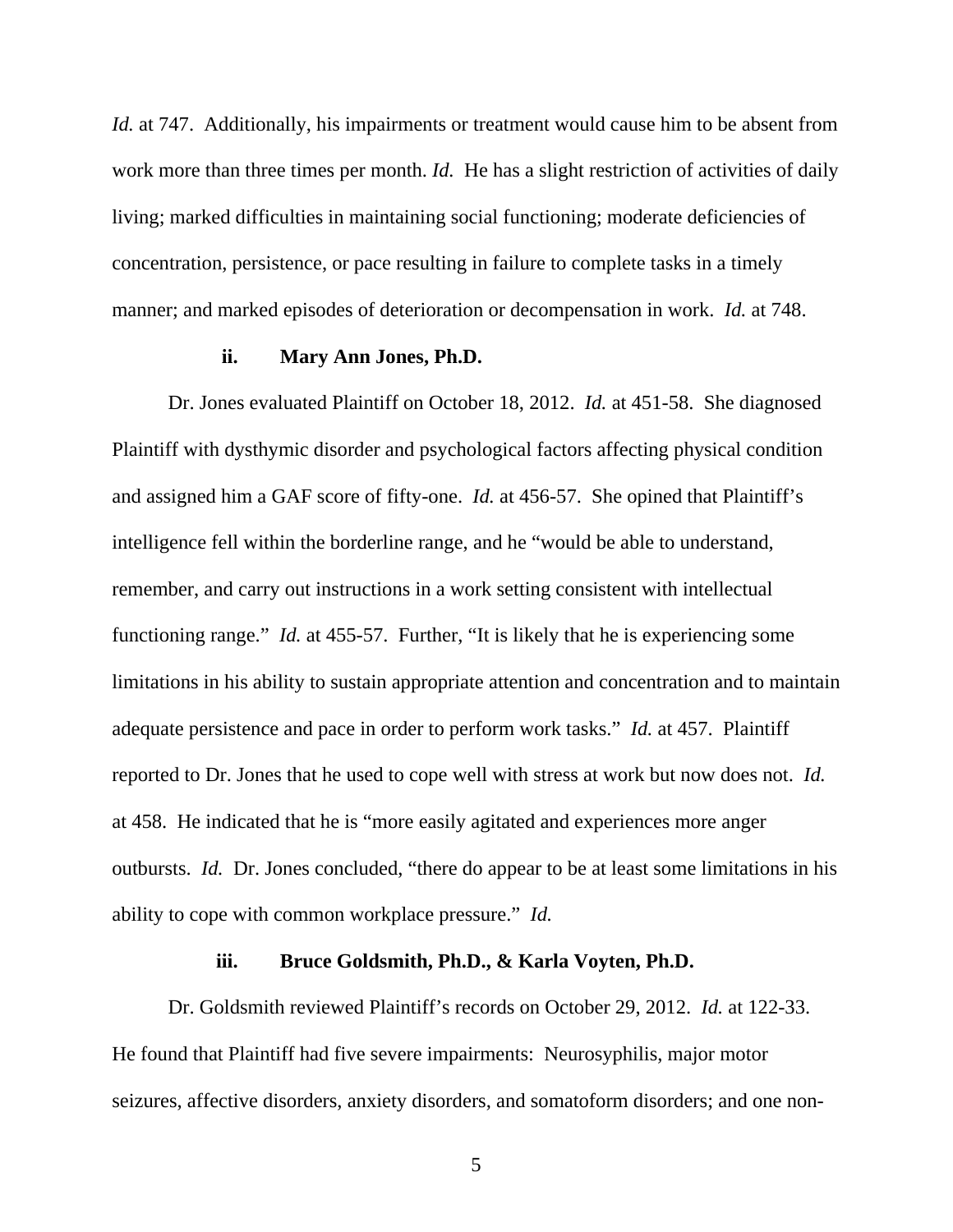severe impairment: other disorders of the skin and subcutaneous tissues. *Id.* at 126. He has a mild restriction of activities of daily living; mild difficulties in maintaining social functioning; moderate difficulties in maintaining concentration, persistence, or pace; and no repeated episodes of decompensation. *Id.* at 126-27. Dr. Goldsmith opined that Plaintiff "retains the ability to complete 3-4 step tasks… without unusual production and pace demands… [and] [c]hanges should be well explained." *Id.* at 130-31.

On May 25, 2013, Dr. Voyten reviewed Plaintiff's records and affirmed Dr. Goldsmith's assessment. *Id.* at 135-47.

#### **III. Standard of Review**

The Social Security Administration provides Supplemental Security Income to individuals who are under a "disability," among other eligibility requirements. *Bowen v. City of New York,* 476 U.S. 467, 470 (1986); *see* 42 U.S.C. § 1382(a). The term "disability"—as defined by the Social Security Act—has specialized meaning of limited scope. It encompasses "any medically determinable physical or mental impairment" that precludes an applicant from performing a significant paid job—i.e., "substantial gainful activity," in Social Security lexicon. 42 U.S.C. § 1382c(a)(3)(A); *see Bowen,* 476 U.S. at 469-70.

Judicial review of an ALJ's non-disability decision proceeds along two lines: "whether the ALJ applied the correct legal standards and whether the findings of the ALJ are supported by substantial evidence." *Blakley v. Comm'r of Soc. Sec.*, 581 F.3d 399, 406 (6th Cir. 2009); *see Bowen v. Comm'r of Soc. Sec*., 478 F.3d 742, 745-46 (6th Cir. 2007). Review for substantial evidence is not driven by whether the Court agrees or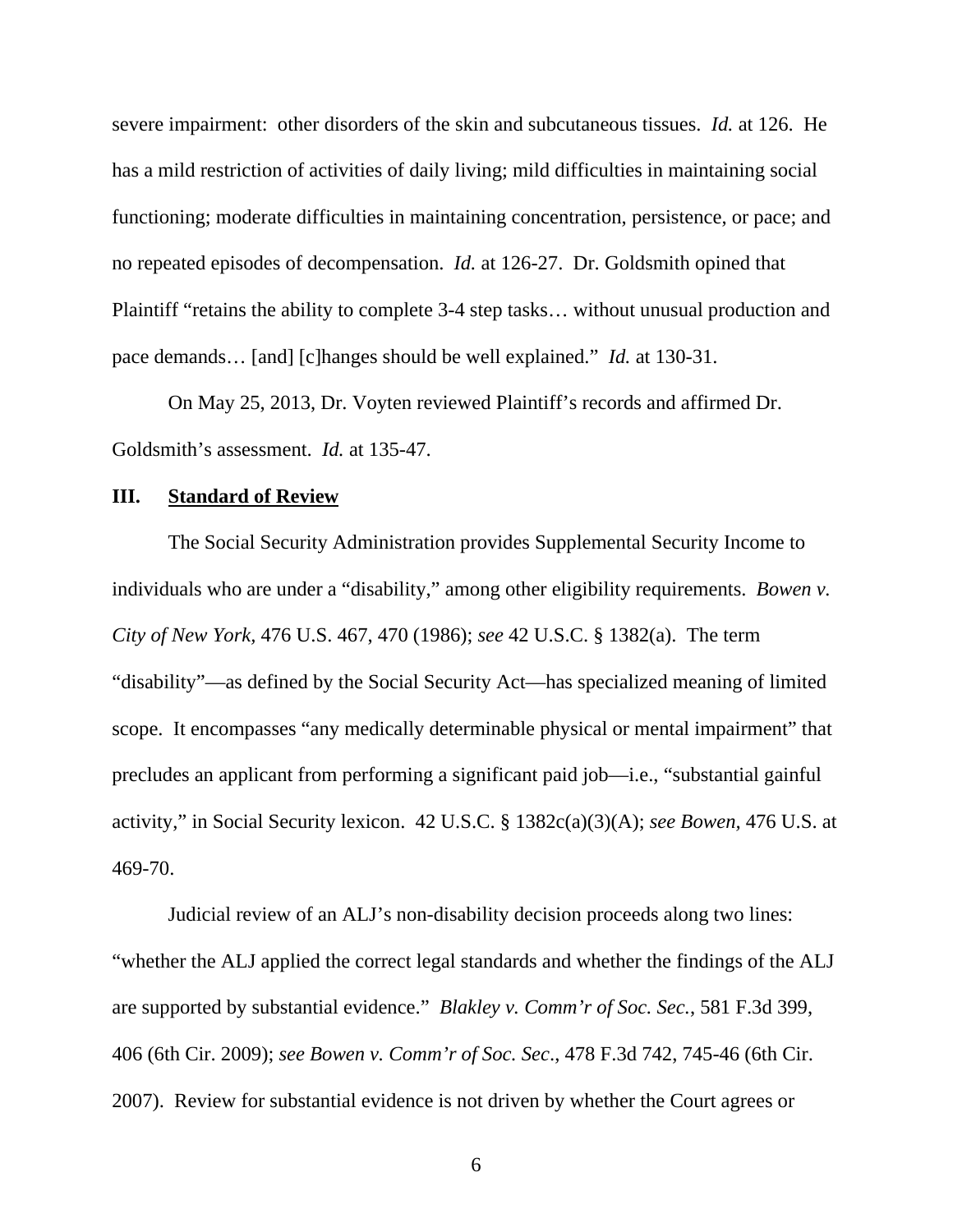disagrees with the ALJ's factual findings or by whether the administrative record contains evidence contrary to those factual findings. *Gentry v. Comm'r of Soc. Sec.*, 741 F.3d 708, 722 (6th Cir. 2014); *Rogers v. Comm'r of Soc. Sec.*, 486 F.3d 234, 241 (6th Cir. 2007). Instead, the ALJ's factual findings are upheld if the substantial-evidence standard is met—that is, "if a 'reasonable mind might accept the relevant evidence as adequate to support a conclusion.'" *Blakley*, 581 F.3d at 407 (quoting *Warner v. Comm'r of Soc. Sec.*, 375 F.3d 387, 390 (6th Cir. 2004)). Substantial evidence consists of "more than a scintilla of evidence but less than a preponderance …." *Rogers*, 486 F.3d at 241 (citations and internal quotation marks omitted); *see Gentry*, 741 F.3d at 722.

The other line of judicial inquiry—reviewing the correctness of the ALJ's legal criteria—may result in reversal even when the record contains substantial evidence supporting the ALJ's factual findings. *Rabbers v. Comm'r of Soc. Sec.*, 582 F.3d 647, 651 (6th Cir. 2009); *see Bowen*, 478 F.3d at 746. "[E]ven if supported by substantial evidence, 'a decision of the Commissioner will not be upheld where the SSA fails to follow its own regulations and where that error prejudices a claimant on the merits or deprives the claimant of a substantial right.'" *Rabbers*, 582 F.3d at 651 (quoting in part *Bowen*, 478 F.3d at 746, and citing *Wilson v. Comm'r of Soc. Sec.*, 378 F.3d 541, 546-47 (6th Cir. 2004)).

### **IV. The ALJ's Decision**

 As noted previously, it fell to ALJ Motta to evaluate the evidence connected to Plaintiff's application for benefits. She did so by considering each of the five sequential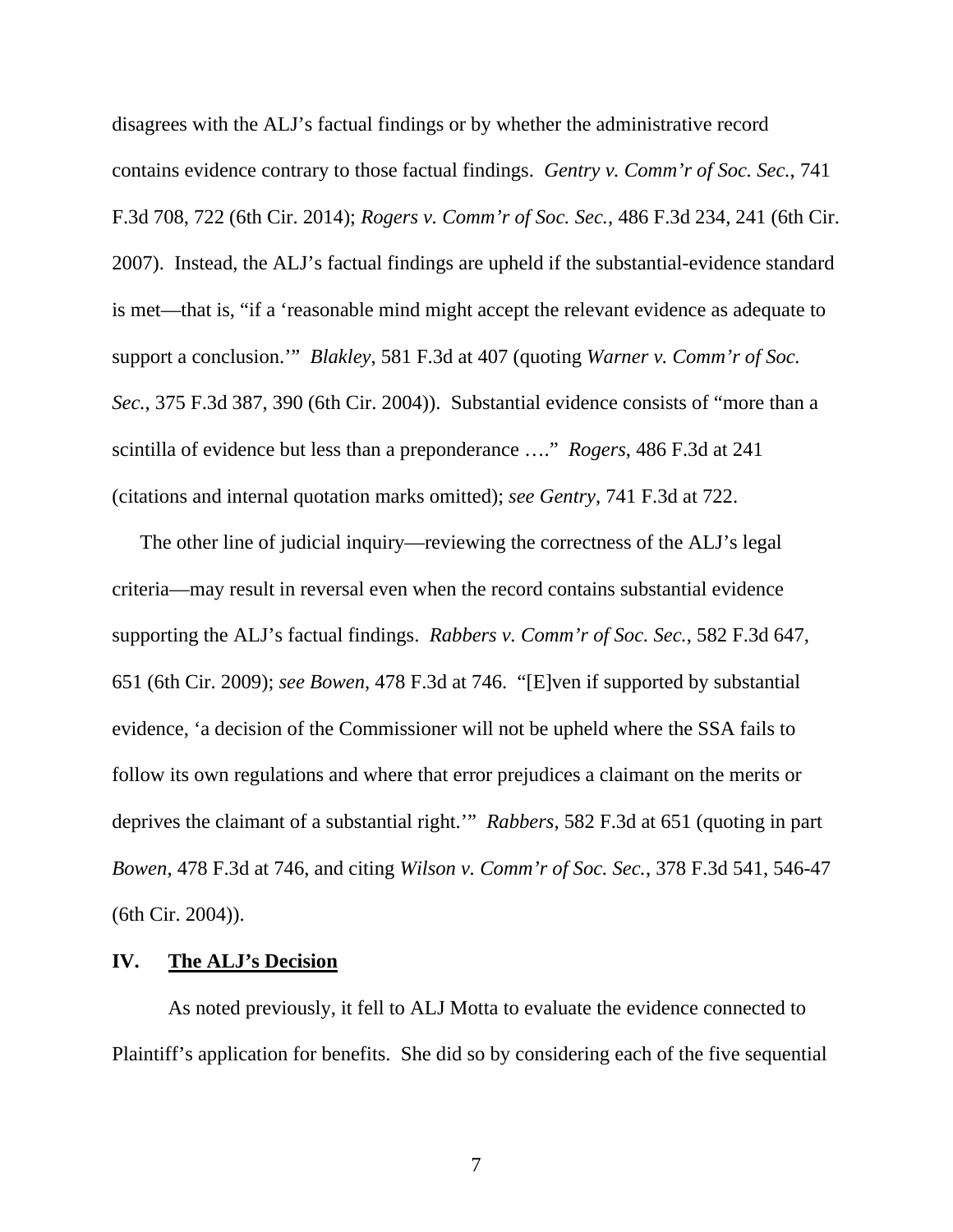steps set forth in the Social Security Regulations. *See* 20 C.F.R. § 416.920. She reached

the following main conclusions:

| Step 1: | Plaintiff has not engaged in substantial gainful employment since<br>September 18, 2012.                                                                                                                                                                                                                                                                                                                                                                                                                                                                                                                                                                                                                                                                                                                                                                                                                                                                   |
|---------|------------------------------------------------------------------------------------------------------------------------------------------------------------------------------------------------------------------------------------------------------------------------------------------------------------------------------------------------------------------------------------------------------------------------------------------------------------------------------------------------------------------------------------------------------------------------------------------------------------------------------------------------------------------------------------------------------------------------------------------------------------------------------------------------------------------------------------------------------------------------------------------------------------------------------------------------------------|
| Step 2: | He has the severe impairments of affective (depressive) disorder and<br>generalized anxiety disorder.                                                                                                                                                                                                                                                                                                                                                                                                                                                                                                                                                                                                                                                                                                                                                                                                                                                      |
| Step 3: | He does not have an impairment or combination of impairments that<br>meets or equals the severity of one in the Commissioner's Listing of<br>Impairments, 20 C.F.R. Part 404, Subpart P, Appendix 1.                                                                                                                                                                                                                                                                                                                                                                                                                                                                                                                                                                                                                                                                                                                                                       |
| Step 4: | His residual functional capacity, or the most he could do despite his<br>impairments, see Howard v. Comm'r of Soc. Sec., 276 F.3d 235, 239<br>(6th Cir. 2002), consists of "less than the full range of medium<br>exertion  He can lift as much as 50 pounds occasionally and 25<br>pounds frequently. Postural activities (such as climbing stairs or<br>ramps, balancing, stooping, kneeling, crouching or crawling) can be<br>done frequently. The claimant should not climb ropes, ladders or<br>scaffolds. He should not be exposed to hazards such as moving or<br>dangerous machinery or working at unprotected heights. The claimant<br>is limited to performing simple, repetitive tasks involving low-stress<br>duties (i.e., no strict production quotas or fast pace and only routine<br>work with few changes in work setting). The claimant should have no<br>more than occasional contact with the public, co-workers, and<br>supervisors." |

- Step 4: He is unable to perform any of his past relevant work.
- Step 5: He could perform a significant number of jobs that exist in the national economy.

(Doc. #5, *PageID* #s 73-88). These main findings led the ALJ to ultimately conclude that

Plaintiff was not under a benefits-qualifying disability. *Id.* at 87.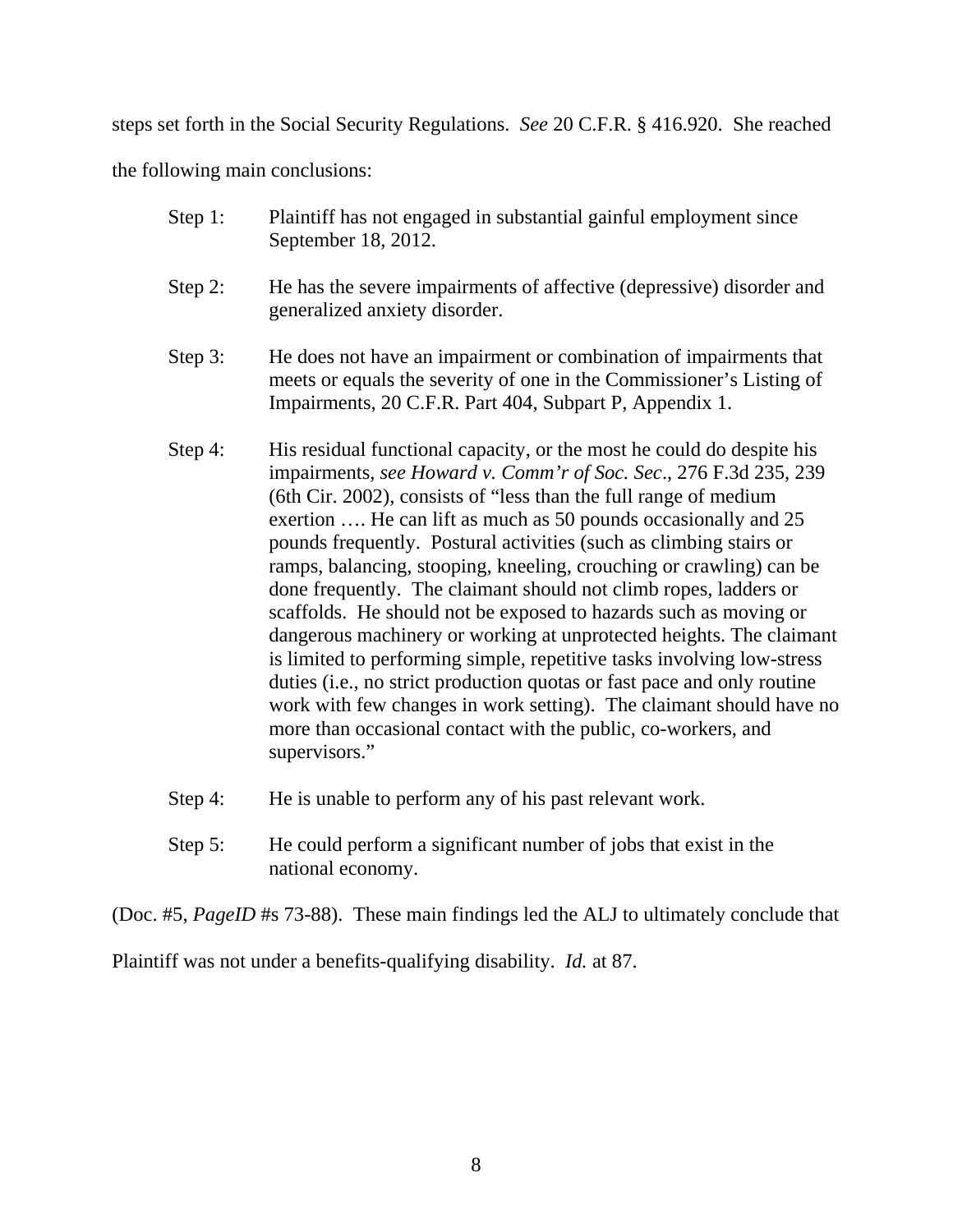# **V. Discussion**

Plaintiff contends that the ALJ failed to properly evaluate the medical evidence. The Commissioner maintains that substantial evidence supports the ALJ's evaluation of the medical opinions of record.

Social Security Regulations require ALJs to adhere to certain standards when weighing medical opinions. "Key among these is that greater deference is generally given to the opinions of treating physicians than to those of non-treating physicians, commonly known as the treating physician rule." *Rogers,* 486 F.3d at 242 (citations omitted). The rule is straightforward:

> Treating-source opinions must be given "controlling weight" if two conditions are met: (1) the opinion "is well-supported by medically acceptable clinical and laboratory diagnostic techniques"; and (2) the opinion "is not inconsistent with the other substantial evidence in [the] case record."

*Gayheart v. Comm'r of Soc. Sec.*, 710 F.3d 365, 376 (6th Cir. 2013) (quoting in part 20 C.F.R. § 404.1527(c)(2)); *see Gentry*, 741 F.3d at 723.

If the treating physician's opinion is not controlling, "the ALJ, in determining how much weight is appropriate, must consider a host of factors, including the length, frequency, nature, and extent of the treatment relationship; the supportability and consistency of the physician's conclusions; the specialization of the physician; and any other relevant factors." *Rogers*, 486 F.3d at 242 (citing *Wilson*, 378 F.3d at 544).

 The Regulations also require ALJs to provide "good reasons" for the weight placed upon a treating source's opinions. *Wilson*, 378 F.3d at 544. This mandatory "good reasons" requirement is satisfied when the ALJ provides "specific reasons for the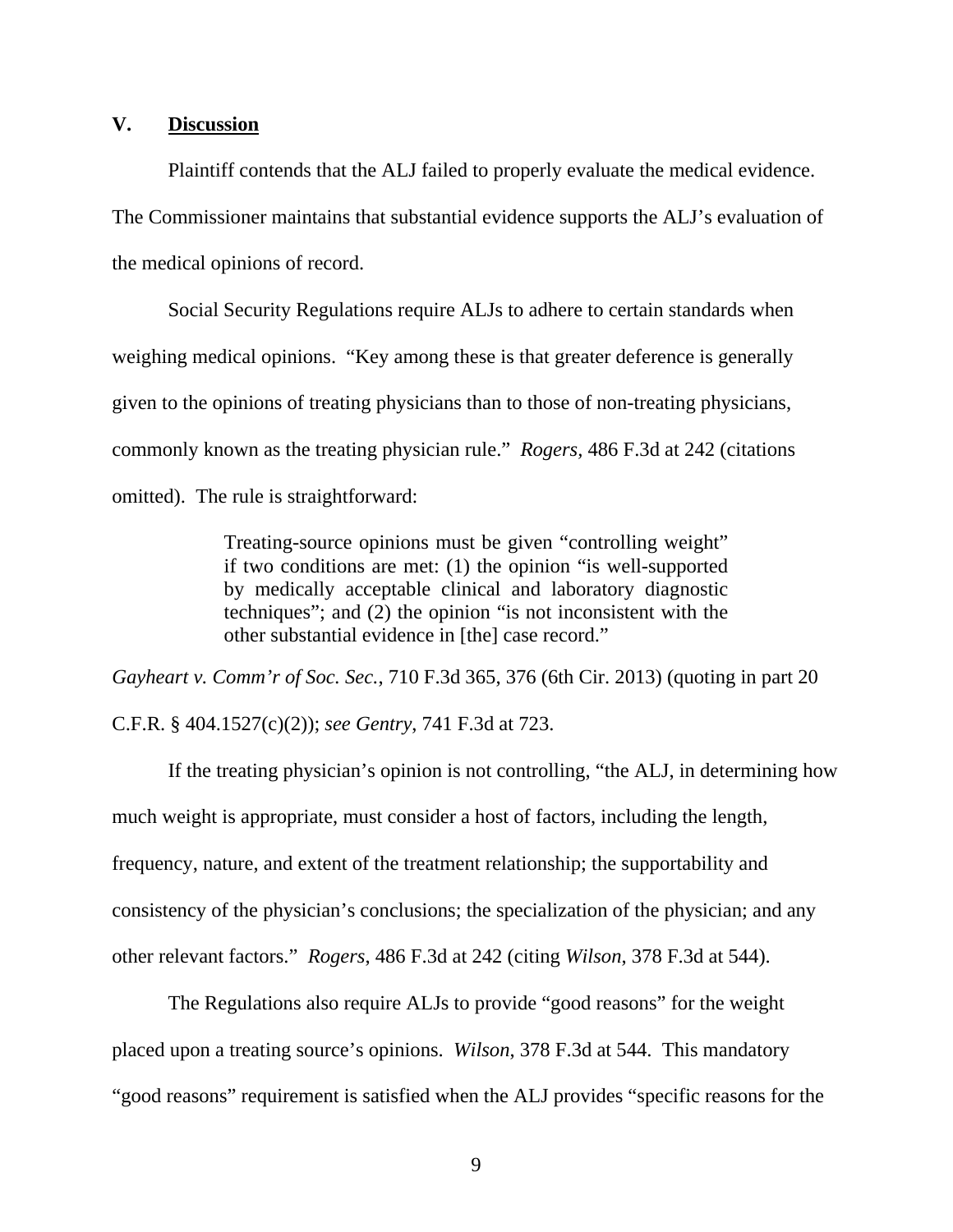weight placed on a treating source's medical opinions." *Id*. (quoting Soc. Sec. R. 96-2p, 1996 WL 374188, at \*5 (Soc. Sec. Admin. July 2, 1996)). The goal is to make clear to any subsequent reviewer the weight given and the reasons for that weight. *Id*. Substantial evidence must support the reasons provided by the ALJ. *Id*.

# *Dr. Ballerene*

ALJ Motta found Dr. Ballerene's opinion to be "generally credible in most respects and entitled to significant weight." (Doc. #5, *PageID* #79). She explained, "Dr. Ballerene's assessment was, in many ways, consistent with those of Dr. Jones, Dr. Goldsmith, and Dr. Voyten except with regard to the 'marked' degree of limitation said to exist in the claimant's ability to maintain social functioning and in episodes of deterioration or decompensation." *Id.* The ALJ thus concluded that because "[a] 'marked' degree of limitation is neither well supported by medically acceptable clinical and laboratory diagnostic techniques nor consistent with other substantial evidence in the case record[,]" those opinions are entitled to "no weight whatsoever." *Id.* at 79-80. She similarly gave no weight to Dr. Ballerene's opinion that Plaintiff would be absent from work more than three times per month. *Id.* at 80.

ALJ Motta provided several reasons for her findings. She first broadly addressed Dr. Ballerene's opinions, finding, "Dr. Ballerene's own treatment records do not substantiate "marked" limitation in any relevant area of consideration." *Id.* (citing Ex. 12F [*PageID* #s 749-56]). For example, the ALJ notes that Dr. Ballerene diagnosed Plaintiff with major depressive disorder, single episode, *in partial remission* and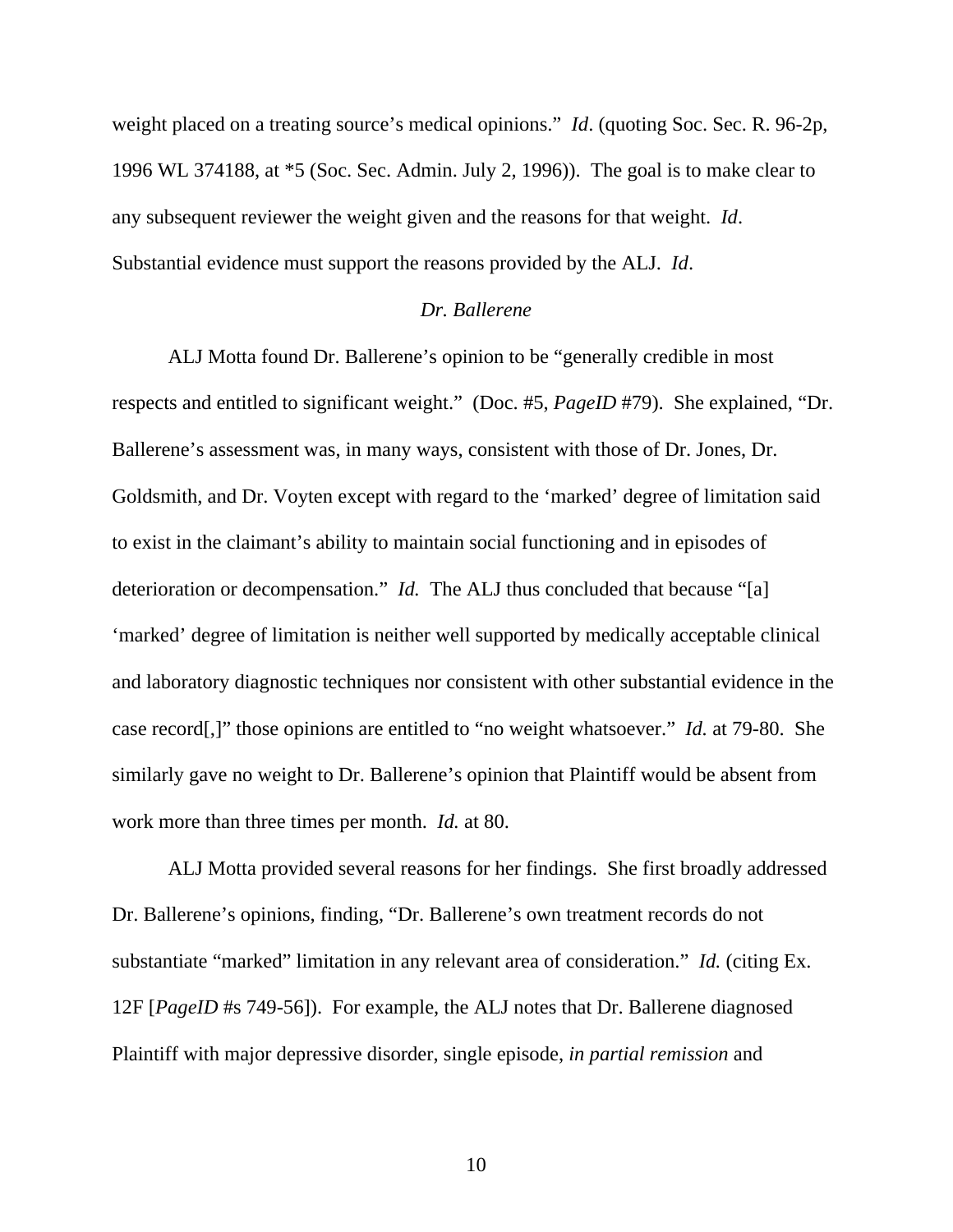generalized anxiety disorder. *Id.* at 80. Further, Dr. Ballerene indicated in both her opinion and her treatment notes that Plaintiff's symptoms improved with medication. *Id.*

Plaintiff counters that the ALJ erred in finding Plaintiff's mental health records showed improvement with medication. He reasons, "mental health symptoms inevitably wax and wane in the course of treatment. Cycles of improvement and debilitating symptoms are a common occurrence, and in such circumstances, it is error for an ALJ to pick out a few isolated instances of improvement over a period of months or years and to treat them as a basis for concluding a claimant is capable of working." (Doc. #7, *PageID* #824) (citing *Holohan v. Massanari*, 246 F.3d 1195, 1205 (9th Cir. 2001)). Plaintiff also argues, "Significantly, ALJ Motta failed to consider the evidence indicating Wilson's ongoing severe mental health symptoms even with different medications and treatment." *Id.* at 825. For example, "In April 2014, treatment notes show that Wilson was having outbursts on a daily basis and experiencing symptoms of depression and anxiety including suicidal ideation, lack of interest in life, and uncontrollable worry and irritability. *Id.* (citing Doc. #5, *PageID* #669).

Although Plaintiff is able to point to some specific examples of his ongoing mental health symptoms, "[t]he substantial-evidence standard ... presupposes that there is a zone of choice within which the decisionmakers can go either way, without interference by the courts." *Mullen v. Bowen,* 800 F.2d 535, 545 (6th Cir. 1986). "[I]f substantial evidence supports the ALJ's decision, this Court defers to that finding 'even if there is substantial evidence in the record that would have supported an opposite conclusion.'" *Blakley*, 581 F.3d at 406 (quoting *Key v. Callahan,* 109 F.3d 270, 273 (6th Cir. 1997). In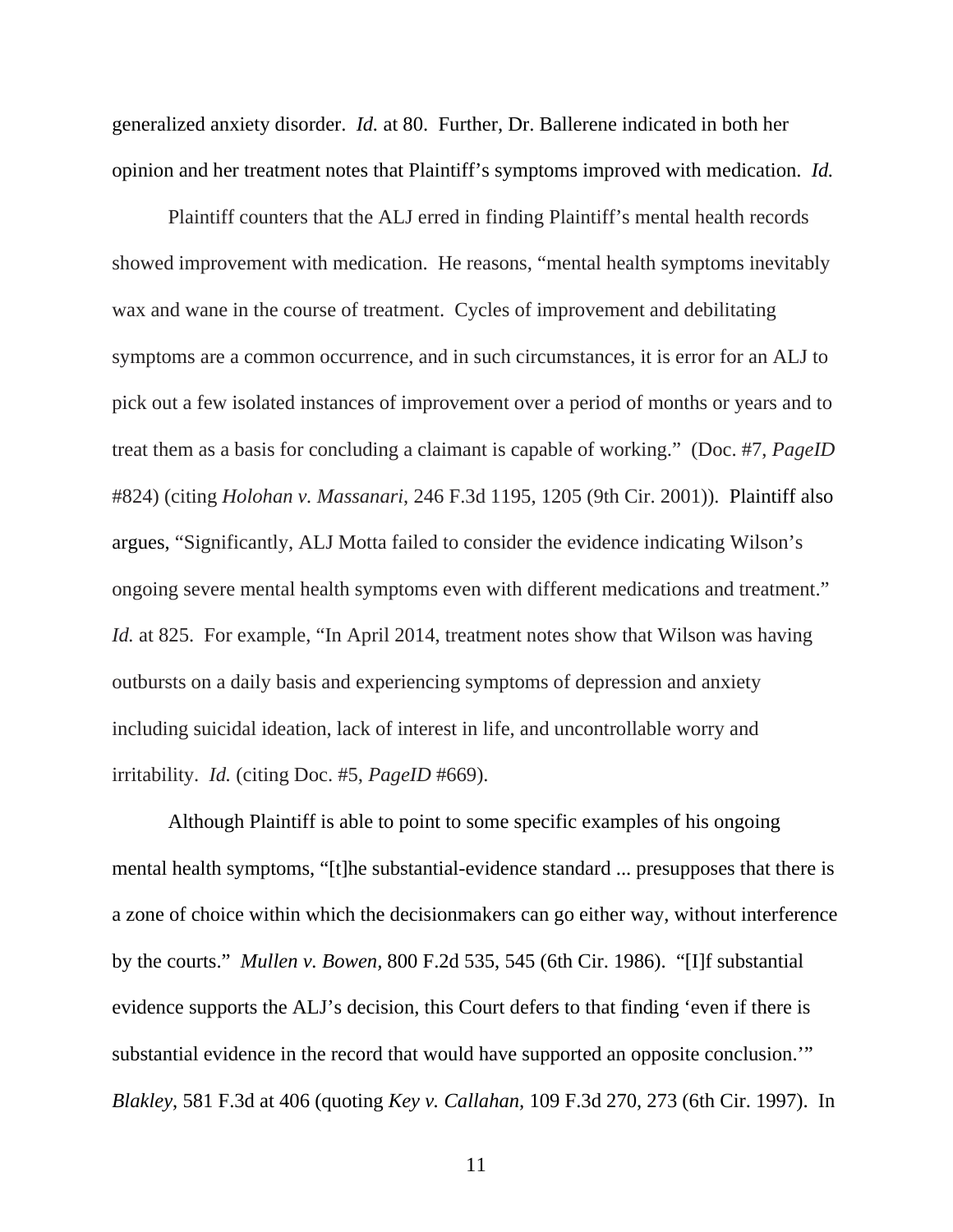the present case, substantial evidence supports the ALJ's finding that Dr. Ballerene's opinions concerning Plaintiff's marked limitations are not consistent with the treating notes of record.

The ALJ is correct that Dr. Ballerene's August 2014 assessment rated Plaintiff's prognosis as "fair" and recognized he "has made some improvements …." (Doc. #5, *PageID* #747). She also accurately acknowledged that despite these improvements, Plaintiff still experiences symptoms such as low energy, overwhelming anxiety, poor memory and concentration, and mood disturbances. *Id.* The ALJ is likewise correct that Dr. Ballerene's treatment notes document improvement. For example, in September 2014, Dr. Ballerene noted that Plaintiff's sleep was "a bit better" and he was sleeping more. *Id.* at 768. Further observations indicated improvement: "Moods not too bad, still has episodes that gets down, [but] not happening as often, not as upset over [little] things. [P]artner has [noticed] a change and says he is not getting as angry as fast. Lamictal & zoltot [seemed] to help. [N]o SEs [side effects] to them. ... Still some [anxiety], ·but not like it [was]. A [little] more relaxed and easy [going]. [Concentration] a [little] better, but still issues with memory. Energy level is getting better, doing a few more things around the house, still not where [he] wants to be or used to be, but getting there." *Id.*

Plaintiff's therapist's records also show some improvement. For example, in July 2014, Mr. Blommel noted that he and Plaintiff discussed his "improvement, [and] getting out of the house and going to the busy flea market with [his partner]. He stated that he was a little uneasy, but was able to maintain his presence, although he was not as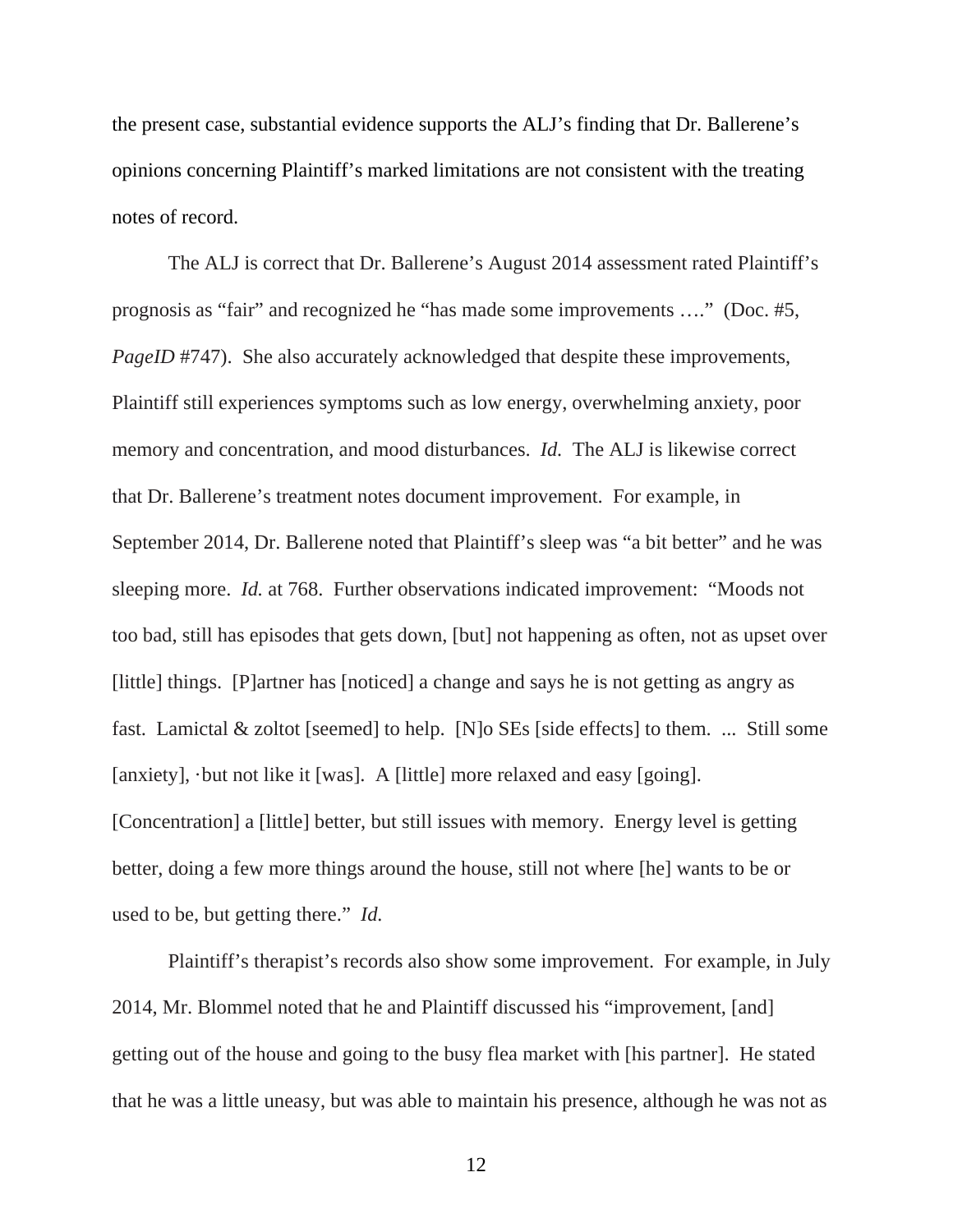engaged in shopping as [his partner]." *Id.* at 693. In September 2014, he noted that Plaintiff "stated that he has been sleeping better and longer, and that the improved sleeping pattern help[s] him 'feel calmer in the morning … feel better during the day.' He also stated that he is spending more time out of his house, sitting on the front porch, walking around the block, and going shopping with his partner." *Id.* at 777. And, he indicated in November 2014, Plaintiff "stated that he has been feeling really good lately and believes his medication have had a positive influence in his improved behavior. … [He] also stated that he was able to 'reconnect with an old friend I have not seen for years', and he really enjoyed the company and plans to continue the relationship. He also stated that his partner has been encouraging him to get his driver's license back, so [he] can 'get out of the house and get active during the day' when his partner is at work." *Id.* at 806.

ALJ Motta also observed that Dr. Ballerene and Dr. Jones assigned Plaintiff a GAF score of 51—indicating moderate symptoms. *Id.* at 80. Plaintiff asserts that the ALJ's reliance on his moderate GAF scores is misplaced. (Doc. #7, *PageID* #823). He notes that a GAF score of 51 indicates moderate symptoms, but it "is on the low borderline end of moderate to severe symptoms." *Id.* "In fact, a GAF score of 50 reflects serious symptoms or serious difficulty in social, occupational, or school functioning …." *Id.* at 823-24 (citation omitted). Plaintiff is correct that his GAF scores are very close to "serious" symptoms. But, notably, Dr. Ballerene assigned slightly higher GAF scores throughout her treatment of Plaintiff. For example, on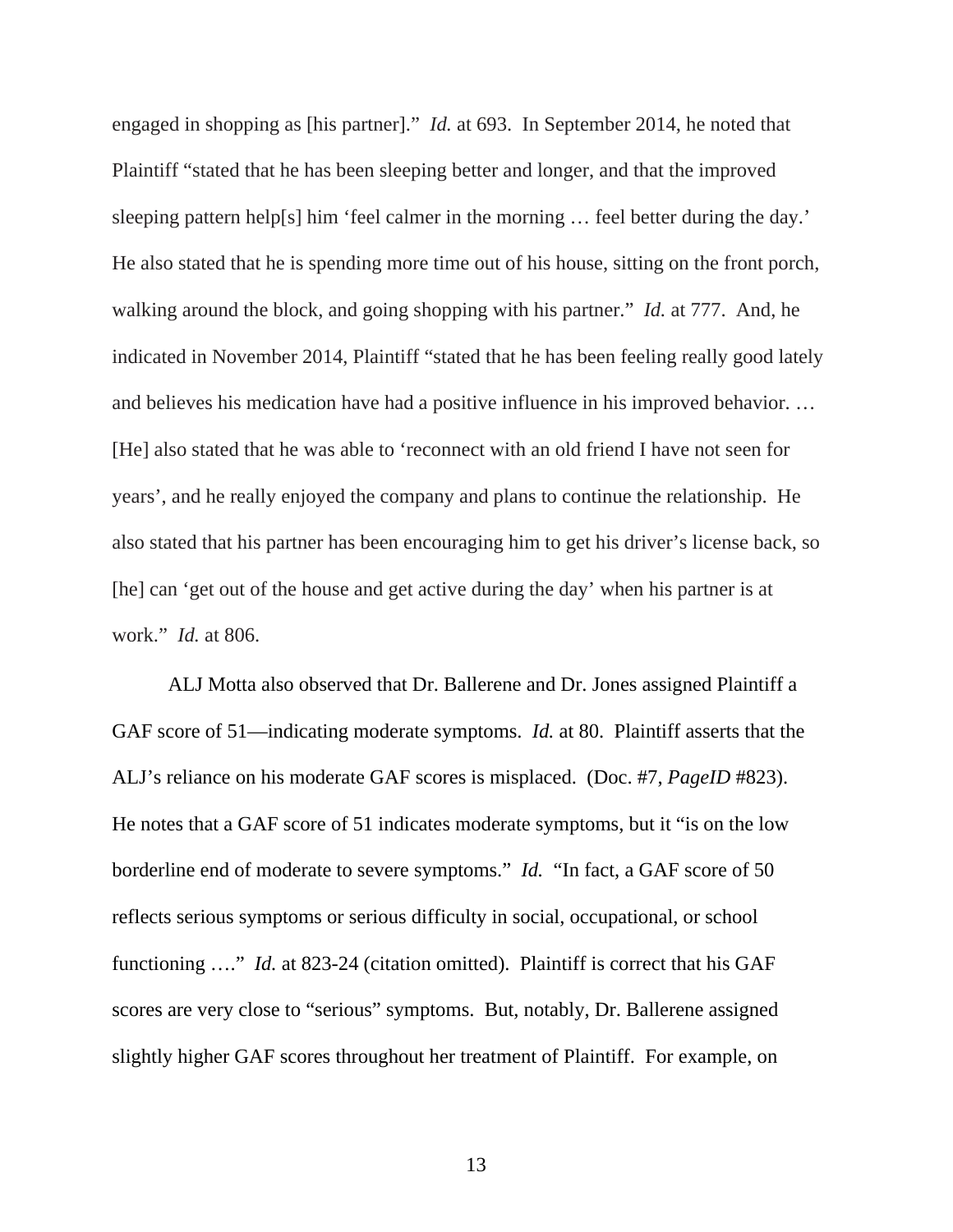September 23, 2014, she assigned a GAF score of 52, and on October 21, 2014, she assigned a GAF score of 53. (Doc. #5, *PageID* #s 772, 796).

There are significant problems associated with GAF scores. Indeed, the fifth and most recent edition of the Diagnostic and Statistical Manual of Mental Disorders (DSM-5) no longer uses the GAF scale, in part due to "its lack of conceptual clarity (*i.e.,* including symptoms, suicide risk, and disabilities in its descriptors) and questionable psychometrics in routine practice." Liza H. Gold, *DSM-5 and the Assessment of Functioning: The World Health Organization Disability Assessment Schedule 2.0,* 42 J. AM. ACAD. PSYCHIATRY & LAW 173, 174 (2014) (footnote omitted) (*available at* http://www.jaapl.org. Search by article title). Further, "the Commissioner 'has declined to endorse the [Global Assessment Functioning] score for 'use in the Social Security and [Supplemental Security Income] disability programs,' and has indicated that [Global Assessment Functioning] scores have no 'direct correlation to the severity requirements of the mental disorders listings.''" *DeBoard v. Comm'r of Soc. Sec.,* 211 F. App'x 411, 415 (6th Cir. 2006) (quoting *Wind v. Barnhart,* 133 F. App'x 684, 692 (11th Cir. 2005); 65 Fed. Reg. 50746, 50764–65 (Aug. 21, 2000)). Given the evidence in this case, a GAF score of 51 does not elucidate the severity of Plaintiff's mental health conditions. *See Oliver v. Comm'r of Soc. Sec.,* 415 F. App'x 681, 684 (6th Cir. 2011) ("A GAF score is thus not dispositive of anything in and of itself, but rather only significant to the extent that it elucidates an individual's underlying mental issues.") (citing *White v. Comm'r of Soc. Sec.,* 581 F.3d 272, 276 (6th Cir. 2009); 65 Fed. Reg. 50746, 50764–65 (Aug. 21, 2000)).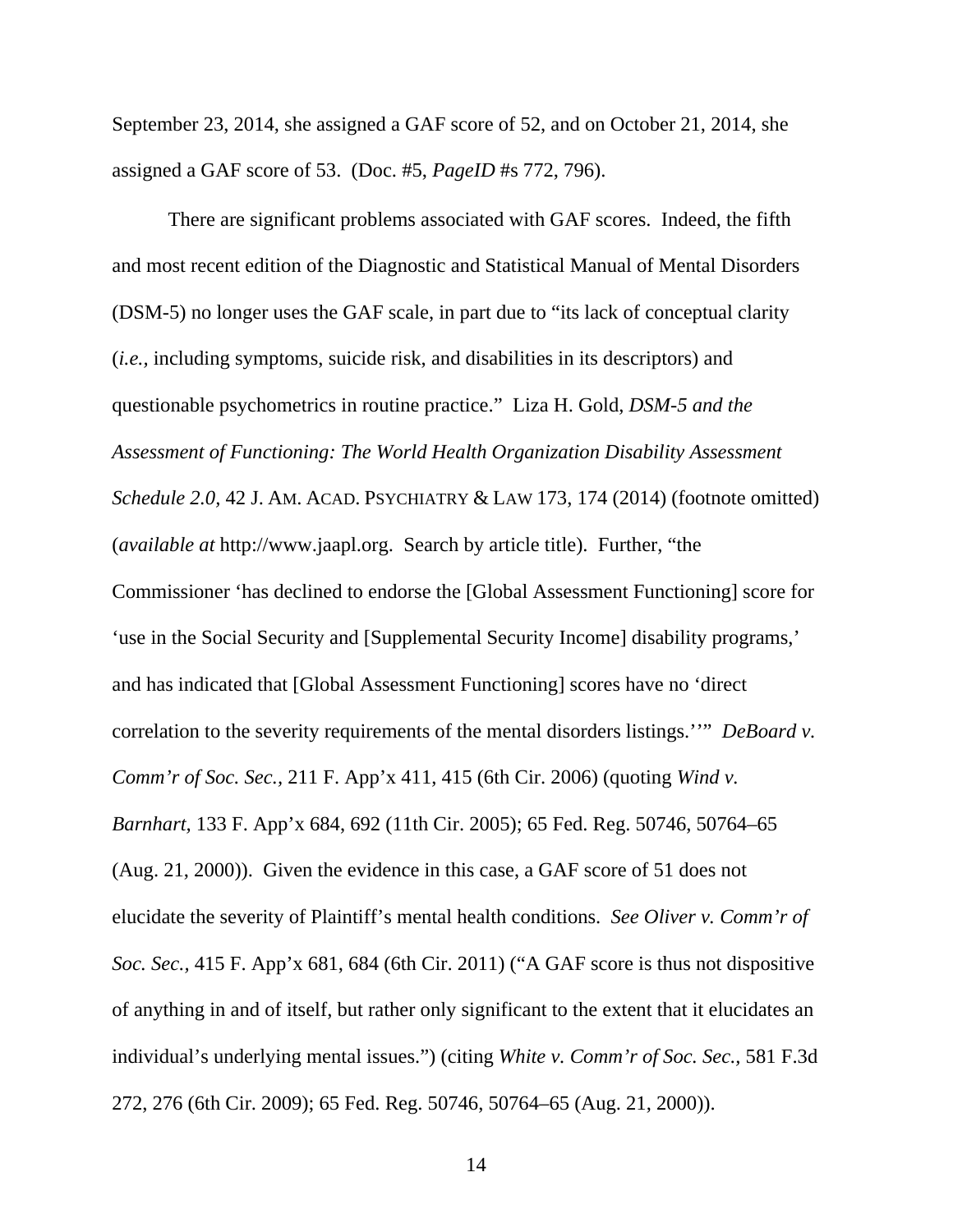ALJ Motta provided some specific reasons for discounting each of Dr.

Ballerene's remaining opinions. Looking first at social functioning, the ALJ noted that both Dr. Jones and Dr. Ballerene described Plaintiff as cooperative. (Doc. #5, *PageID* #80). Plaintiff also "told Dr. Jones that he 'interacted quite well with his coworkers and supervisors when he was employed' [and] … he 'did very well with difficult clients' [in his former catering work]." *Id.* (citing Ex. 3F at 8 [*PageID* #457]). Additionally, Plaintiff gets "along adequately with his partner and he occasionally visits his brother." *Id.* Further, there is no evidence of him being rude, aggressive, or violent towards others. *Id.*

The ALJ, however, acknowledges that Plaintiff "did become embroiled in a pay dispute with his last employer… [and he] testified that he does not like to be around other people and that he prefers to remain at home." *Id.* (citation omitted). She likewise observes that the State agency record-reviewing psychologists, Dr. Voyten and Dr. Goldsmith, opined Plaintiff only had a mild limitation in social functioning. However, based on Plaintiff's allegation of social withdrawal, ALJ Motta found their opinion "to be an underestimate of the claimant's actual degree of limitation …." *Id.* Together, this constitutes substantial evidence supporting ALJ Motta's rejection of Dr. Ballerene's opinion on Plaintiff's social functioning.

Turning to Dr. Ballerene's opinion that Plaintiff experiences marked episodes of deterioration or decompensation at work, the ALJ accurately observed that Dr. Ballerene provided "no explanation as to what exactly that meant." *Id.* at 81; *see* 20 C.F.R. § 416.927(c)(3) ("The better an explanation a source provides for a medical opinion, the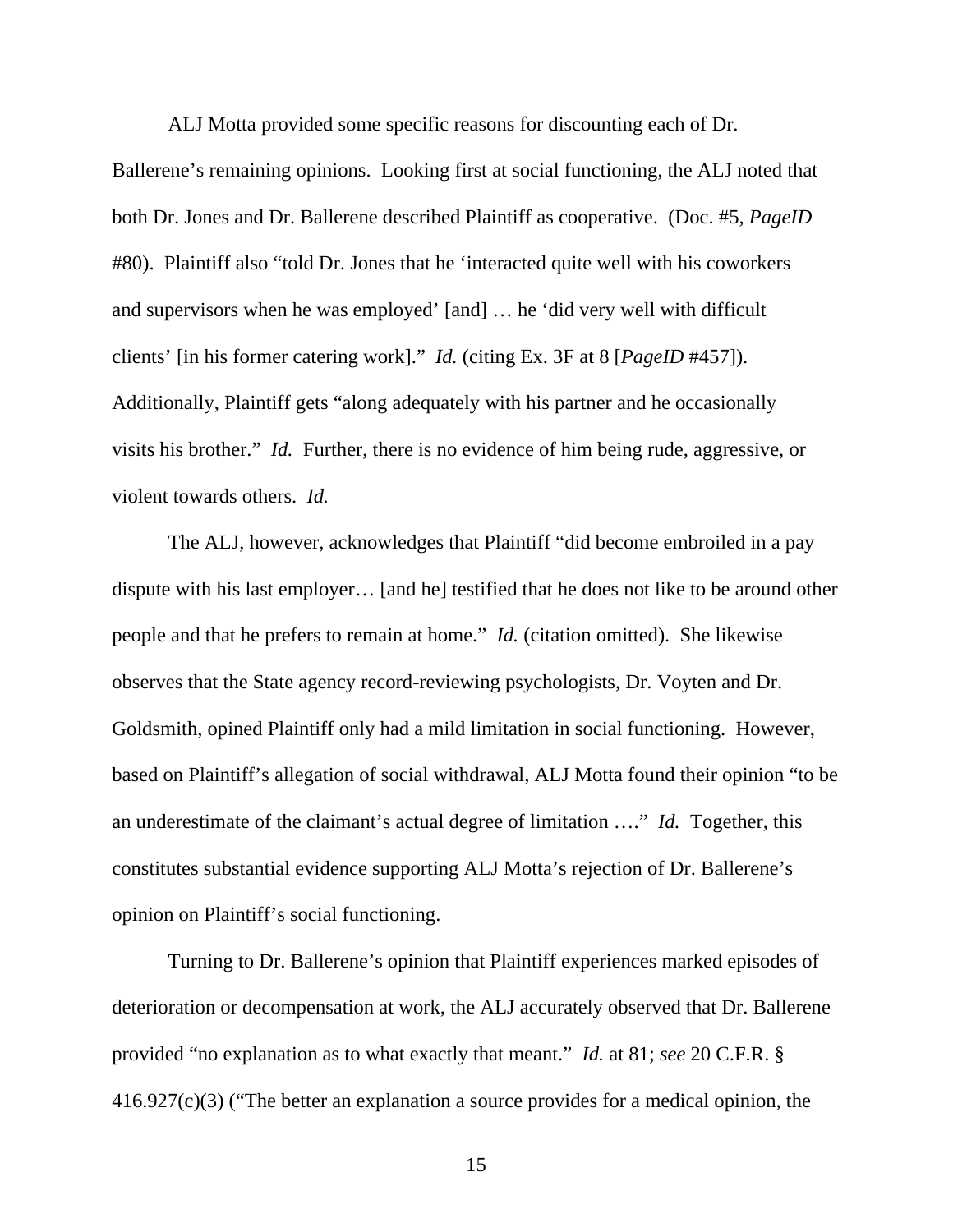more weight we will give that medical opinion."). Additionally, the ALJ emphasized,

"There is no evidence of episodes of decompensation each of extended duration[:]"

There was only one relatively recent episode of manic behavior in 2012 (and/or seizure as he had an emotional reaction to finding out the diagnosis of neurosyphilis) that could be characterized as an episode of decompensation and that particular episode was clearly not of extended duration. The claimant's symptoms were quickly and effectively treated and he was discharged from treatment in a muchimproved condition (characterized by a GAF score of "70"). … The evidence does not document the existence of a residual disease process that has resulted in such marginal adjustment that even a minimal increase in mental demands or change in the environment would be predicted to cause the claimant to decompensate. The evidence does not document a current history of one or more years' inability to function outside a highly supportive living arrangement with an indication of continued need for such an arrangement.

(Doc. #5, *PageID* #81); *see* 20 C.F.R. § 416.927(c)(3) ("The more a medical source

presents relevant evidence to support a medical opinion, particularly medical signs and

laboratory findings, the more weight we will give that medical opinion.").

Finally, ALJ Motta also gave less weight to Dr. Ballerene's opinion that Plaintiff would be absent from work more than three times per month due to his impairment or treatment. She found that it "cannot be credited" because it "is purely speculative and lacks any logical medically determinable foundation in the record." (Doc. #5, *PageID* #80). And, she noted, as discussed in more detail above, Plaintiff's symptoms have responded to treatment. *Id.*

Plaintiff contends that Dr. Jones' opinion that he would have some limitations in his ability to cope with workplace pressure is "not inconsistent" with Dr. Ballerene's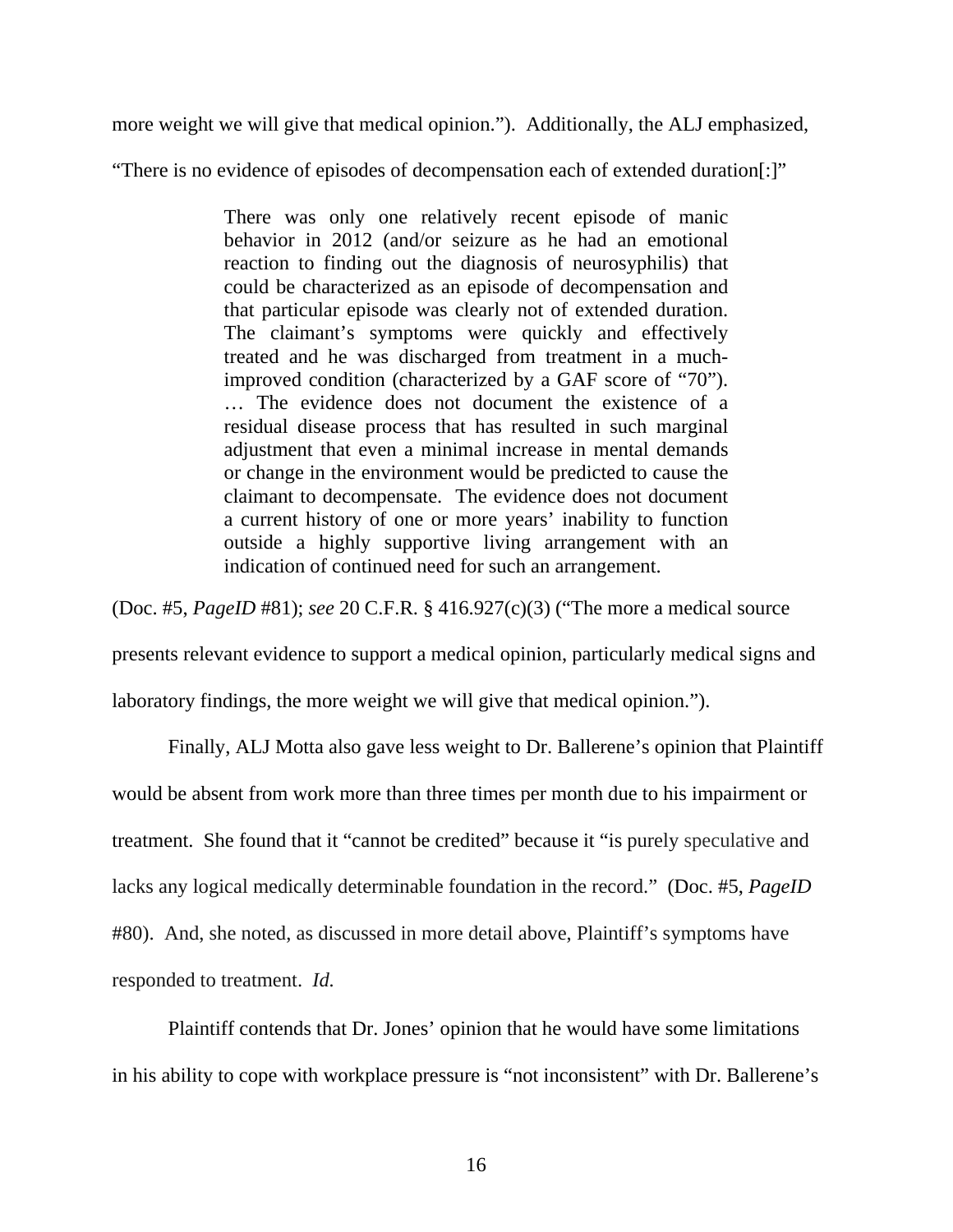opinion that he would miss more than three days of work per month. (Doc. #7,

*PageID* #822). It is not clear how these two opinions are related. Dr. Ballerene opined that Plaintiff's impairments or treatment would cause him to be absent from work more than three times per month. (Doc. #5, *PageID* #747). Plaintiff is correct that Dr. Jones' opinion that "there do appear to be at least some limitations in his ability to cope with common workplace pressure" is "not inconsistent" with Dr. Ballerene opinion—but it is also not consistent with or supportive of her opinion.

Plaintiff, moreover, does not point to any other evidence that supports Dr. Ballerene's opinion that Plaintiff would be absent from work more than three times per month. Given the lack of support in the record, it was reasonable for the ALJ to discount Dr. Ballerene's opinion.

 ALJ Motta provides one additional reason for discounting Dr. Ballerene's opinion. She accurately observed that Dr. Ballerene began treating Plaintiff in June 2014—two months before she provided her opinion—and the day she completed her opinion was only her third appointment with him. *Id.* at 79, 749. She only saw him two times after that date. *Id.* at 767, 791. These observations reasonably support the ALJ's decision to discount Dr. Ballerene's opinion. *See* 20 C.F.R. § 416.927(c)(2)(i) ("Generally, the longer a treating source has treated you and the more times you have been seen by a treating source, the more weight we will give to the source's medical opinion.").

The court's review of an ALJ's decision is limited to determining whether the ALJ applied the correct legal standard and whether the ALJ's decision is supported by substantial evidence. *Gayheart,* 710 F.3d at 374. In the present case, ALJ Motta applied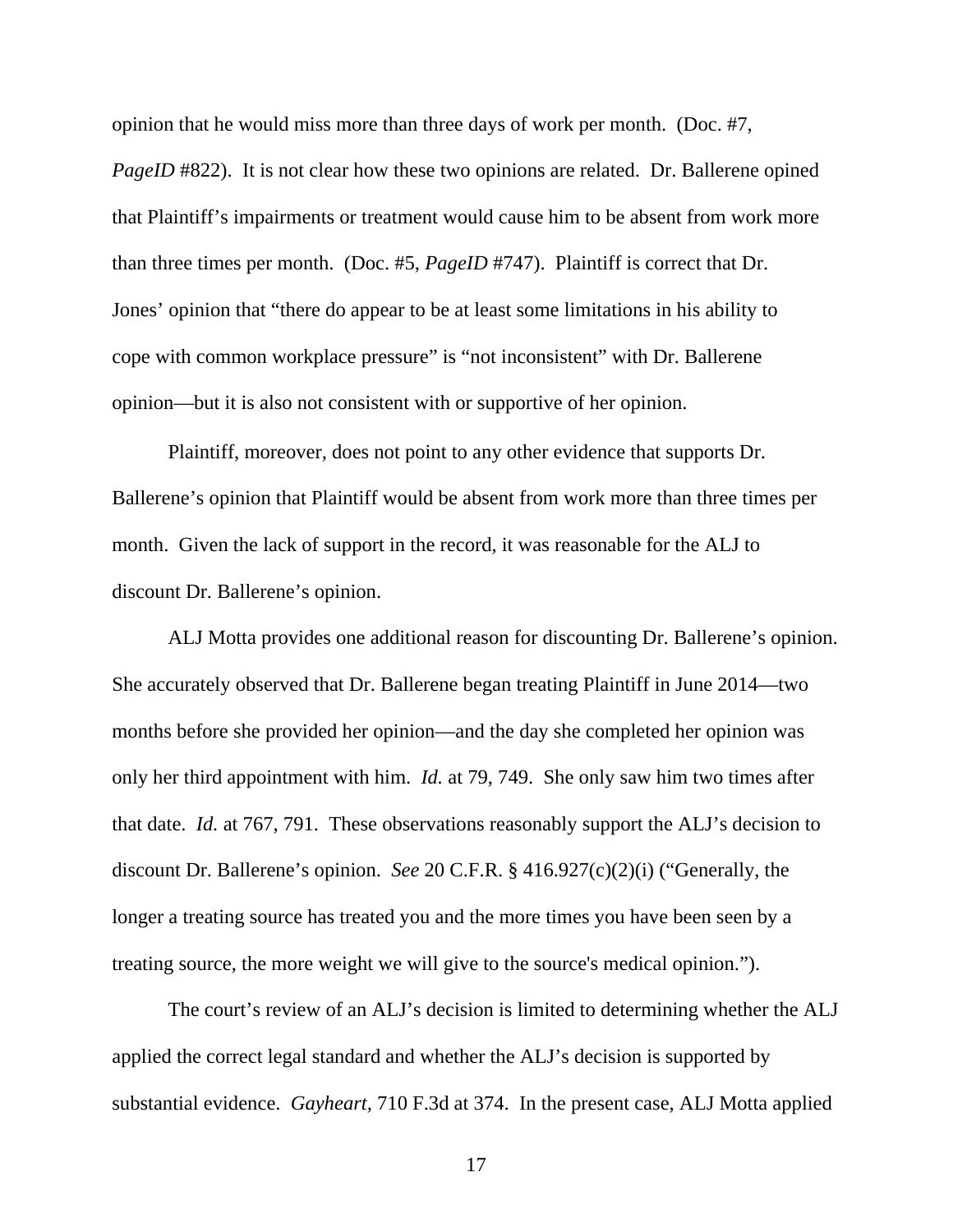the correct legal standards to determine that three of Dr. Ballerene's opinions are not entitled to weight. The ALJ's decision is supported by substantial evidence.

# *Dr. Jones*

Plaintiff also contends that the ALJ failed to evaluate and assign weight to Dr. Jones's opinion. (Doc. #7, *PageID* #820). The ALJ did, however, assign "great weight" to Dr. Jones' opinion concerning Plaintiff's ability to maintain concentration, persistence, and pace. (Doc. #5, *PageID* #81) ("The opinions of the above-referenced mental health professionals in that regard are given great weight."). Plaintiff is correct that the ALJ failed to specifically assign weight to Dr. Jones's other opinions.

Under the Regulations, "Unless a treating source's opinion is given controlling weight, the administrative law judge must explain in the decision the weight given to the opinions of a State agency medical or psychological consultant…." 20 C.F.R. § 416.927(e)(2)(ii); *see* Soc. Sec. R. 96-6p, 1996 WL 374180, at \*2 (Soc. Sec. Admin. July 2, 1996). When considering the opinions of nontreating sources, ALJs use the same factors applicable to weighing treating source opinions—the examining relationship, supportability, consistency, specialization, and other factors such as the source's understanding of disability programs. 20 C.F.R. § 416.927(a)-(d).

The Commissioner asserts, "Plaintiff fails to show reversible error …. Simply put, Plaintiff fails to show how Dr. Jones' opined limitations were inconsistent with the ALJ's RFC limiting Plaintiff to simple, repetitive tasks involving low-stress duties …." (Doc. #10, *PageID* #848). This argument is well taken. Because the ALJ accommodated all of Dr. Jones' limitations, the ALJ's failure to assign weight to each opinion and address